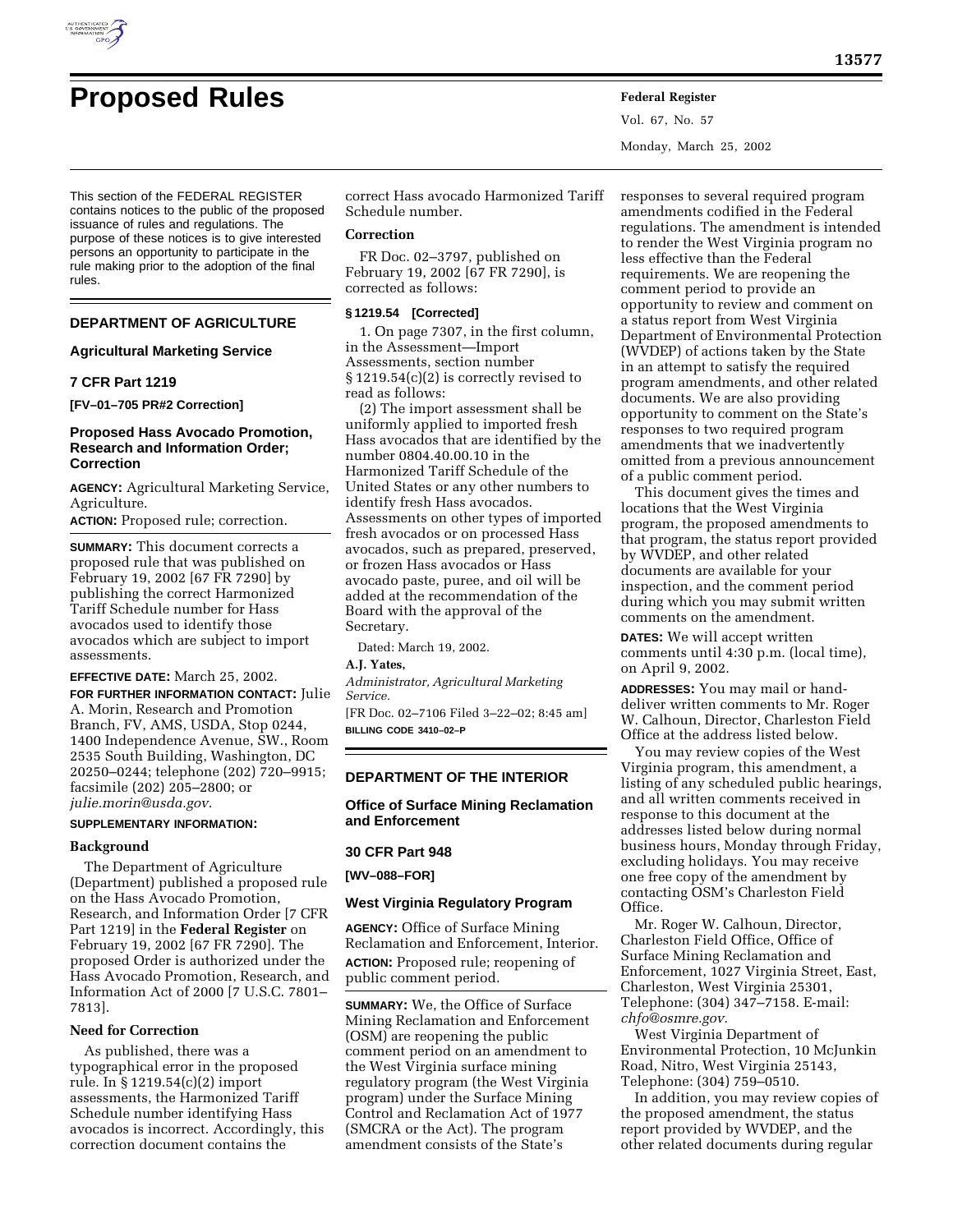business hours at the following locations:

Office of Surface Mining Reclamation and Enforcement, Morgantown Area Office, 75 High Street, Room 229, P.O. Box 886, Morgantown, West Virginia 26507, Telephone: (304) 291–4004. (By Appointment Only)

Office of Surface Mining Reclamation and Enforcement, Beckley Area Office, 313 Harper Park Drive, Suite 3, Beckley, West Virginia 25801, Telephone: (304) 255–5265.

**FOR FURTHER INFORMATION CONTACT:** Mr. Roger W. Calhoun, Director, Charleston Field Office; Telephone: (304) 347– 7158.

#### **SUPPLEMENTARY INFORMATION:**

I. Background on the West Virginia Program II. Description of the Proposed Amendment III. Public Comment Procedures IV. Procedural Determinations

## **I. Background on the West Virginia Program**

Section 503(a) of the Act permits a State to assume primacy for the regulation of surface coal mining and reclamation operations on non-Federal and non-Indian lands within its borders by demonstrating that its program includes, among other things, "\* State law which provides for the regulation of surface coal mining and reclamation operations in accordance with the requirements of the Act \* \* and rules and regulations consistent with regulations issued by the Secretary pursuant to the Act.'' See 30 U.S.C.  $1253(a)(1)$  and  $(7)$ . On the basis of these criteria, the Secretary of the Interior conditionally approved the West Virginia program on January 21, 1981. You can find background information on the West Virginia program, including the Secretary's findings, the disposition of comments, and conditions of approval of the West Virginia program in the January 21, 1981, **Federal Register** (46 FR 5915). You can also find later actions concerning West Virginia's program and program amendments at 30 CFR 948.10, 948.12, 948.13, 948.15, and 948.16.

## **II. Description of the Proposed Amendment**

By letter dated November 30, 2000 (Administrative Record Number WV– 1189), the WVDEP submitted an amendment to its program. The amendment consists of the State's written response to several required regulatory program amendments codified in the Federal regulations at 30 CFR 948.16. We announced receipt of the proposed amendment on January 3, 2001 (66 FR 335). In the same

document, we opened the public comment period and provided an opportunity for a public hearing or meeting on the adequacy of the amendment (Administrative Record Number WV–1194).

On January 15, 2002, we met with the WVDEP to discuss our concerns with the proposed amendment and to obtain the State's responses to our concerns (Administrative Record Number WV– 1271). The WVDEP submitted a draft status report on February 15, 2002 (Administrative Record Number WV– 1274). By letters dated February 26, 2002, and March 8, 2002 (Administrative Record Numbers WV– 1277 and WV–1280, respectively), the WVDEP sent us updated status reports, with attachments, that outline the actions taken by WVDEP in an attempt to satisfy the required program amendments. That information is summarized below. On various dates we provided WVDEP with related materials such as West Virginia 2001 Bulletin No. 32 concerning agricultural statistics (Administrative Record Number WV– 1269); Natural Resources Conservation Service (NRCS) listing of prime farmland soils in West Virginia (Administrative Record Number WV– 1278); and ''Technical Guides of Reference Areas and Technical Standards for Evaluating Surface Mine Vegetation in OSM Regions I and II'' (Administrative Record Number WV– 1277).

We also discussed with the WVDEP the State's responses to several required program amendments that were submitted to us by letter dated May 2, 2001 (Administrative Record Number WV–1209). We announced receipt and provided an opportunity to comment on the amendments submitted on May 2, 2001, in the May 24, 2001, **Federal Register** (66 FR 28682) (Administrative Record Number WV–1213). In that announcement, we inadvertently omitted identifying the State's responses to the required program amendments codified at 30 CFR 948.16(gggg) and (hhhh). Therefore, we are taking this opportunity to announce receipt and provide an opportunity to comment on the State's responses to the required amendments codified at 30 CFR 948.16(gggg) and (hhhh).

We have organized the information provided by WVDEP according to the required program amendment codified at 30 CFR 948.16 that is being addressed. We will begin each discussion by quoting the required amendment. We will then include WVDEP's response to that required amendment, followed by a description of any attachments that were provided

by WVDEP. Finally, whenever we add our own words in the form of a note, we will place our note within brackets.

*Required Amendments Addressed in the November 30, 2000, Submittal*

1. 30 CFR 948.16(dd) Revegetation.

30 CFR 948.16(dd)—West Virginia shall submit proposed revisions to Subsection 38– 2–9.3 of its surface mining reclamation regulations or otherwise propose to amend its program to establish productivity success standards for grazing land, pasture land and cropland; require use of the 90 percent statistical confidence interval with a onesided test using a 0.10 alpha error in data analysis and in the design of sampling techniques; and require that revegetation success be judged on the basis of the vegetation's effectiveness for the postmining land use and in meeting the general revegetation and reclamation plan requirements of Subsections 9.1 and 9.2. Furthermore, \* \* \*, West Virginia shall submit for OSM approval its selected productivity and revegetation sampling techniques to be used when evaluating the success of ground cover, stocking, or production as required by 30 CFR 816.116 and 817.116.

#### WVDEP response:

*Productivity:* The WVDEP has developed a policy (Attachment 1) that will use productivity standards developed by the Natural Resources Conservation Service (NRCS) or other publications of the United States Department of Agriculture. These standards will be compared to yields obtained from the particular site.

*Ground cover:* WVDEP has reviewed the modified Rennie-Farmer Method in addition to methods used in other states and has developed a policy (Attachment 1) which references section 3 of ''Technical Guides of Reference Areas and Technical Standards for Evaluating Surface Mine Vegetation in OSM Regions I and II,'' by Robert E. Farmer, Jr. *et al.,* OSM J5701442/TV–54055A, 1981, U.S. Department of the Interior, Office of Surface Mining Reclamation and Enforcement.

## Attachment 1: Productivity and Ground Cover Success Standards

The productivity success standards for grazing land and hayland will be based upon determinations for similar map units as published in the productivity tables in NRCS soil surveys for the county or from average county yields recognized by the United States Department of Agriculture (USDA). The yields for grazing land or hayland will be measured in material produced per acre or animal units supported. The success of production shall be equal to or greater than that of the standard obtained from the tables. Evaluation methods for productivity to be utilized are described in section 1 of ''Technical Guides of Reference Areas and Technical Standards for Evaluating Surface Mine Vegetation in OSM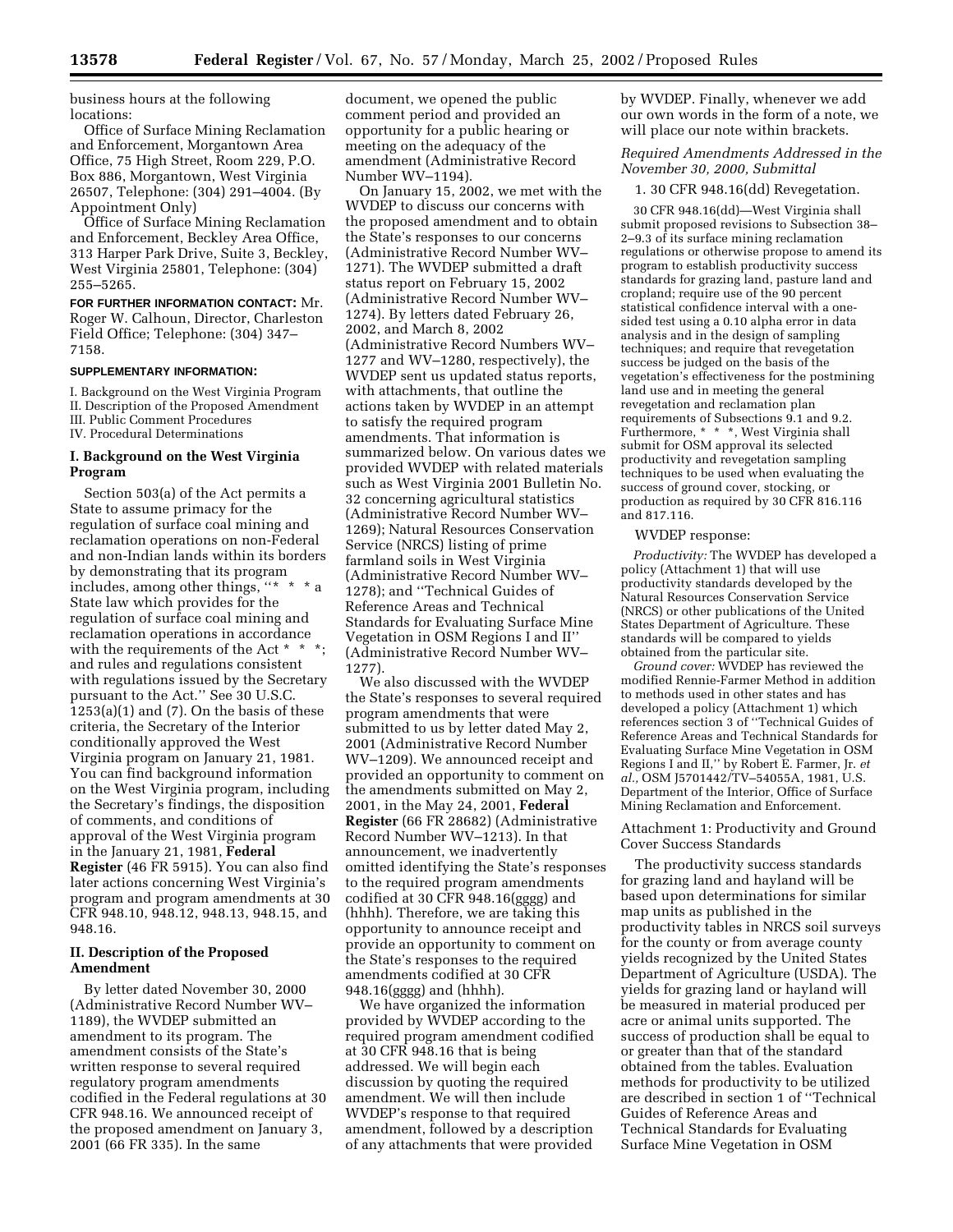Regions I and II'' by Robert E. Farmer, Jr. *et. al.,* OSM J5701442/TV–54055A, 1981, U.S. Department of the Interior, Office of Surface Mining Reclamation and Enforcement.

The productivity success standard for cropland shall be determined using yields for reference crops from unmined areas. Reference crop yields shall be determined from the current yields records of representative local farms in the surrounding area or from the average county yields recognized by the USDA. The success of production shall be equal to or greater than that of the reference crop from unmined areas. Evaluation methods for productivity to be utilized are described in section 1 of ''Technical Guides of Reference Areas and Technical Standards for Evaluating Surface Mine Vegetation in OSM Regions I and II'' by Robert E. Farmer, Jr. *et. al.,* OSM J5701442/TV–54055A, 1981, U.S. Department of the Interior, Office of Surface Mining Reclamation and Enforcement.

The company shall be responsible for providing DEP with copies of the productivity tables and/or data used to determine reference crop yield. Where the USDA or other agricultural data for productivity does not exist for a particular county, the applicant will work with the DEP and the USDA to develop standards for the proposed area.

Ground cover success shall be based on the Rennie and Farmer technique described in section 3 of ''Technical Guides of Reference Areas and Technical Standards for Evaluating Surface Mine Vegetation in OSM Regions I and II'' by Robert E. Farmer, Jr. *et. al.,* OSM J5701442/TV–54055A, 1981, U.S. Department of the Interior, Office of Surface Mining Reclamation and Enforcement.

2. 30 CFR 948.16(ee) Prime farmland.

30 CFR 948.16(ee)—West Virginia shall submit documentation that the U.S. Soil Conservation Service (SCS), now the NRCS, has been consulted with respect to the nature and extent of the prime farmland reconnaissance inspection required under Subsection 38–2–10.1 of the State's surface mining reclamation regulations. In addition, the State shall either delete paragraphs (a)(2) and (a)(3) of Subsection 38–2–10.2 or submit documentation that the SCS State Conservationist concurs with the negative determination criteria set forth in these paragraphs.

#### WVDEP response:

Comments from NRCS resolve this issue (WV administrative Record No. 1203). The NRCS stated in their comment letter dated February 9, 2001, to OSM that all prime farmlands in the State have been mapped and are available. WVDEP has contacted the NRCS and has drafted a letter seeking further concurrence (Attachment 1A).

Attachment 1A: February 25, 2002, Letter From WVDEP to NRCS

In the letter that comprises this attachment, WVDEP stated that it was providing NRCS a copy of its rule concerning prime farmlands at CSR 38– 2–10 (Attachment 1P). WVDEP requested that NRCS address the following: the reconnaissance inspection and two paragraphs of the negative determination section.

WVDEP described the States reconnaissance inspection process as it currently exists. Included in that description are the following criteria, one or more of which can be the basis of a prime farmland negative determination: (1) No historical use of the land as cropland; (2) the slope of the land in the permit area is greater than 10 percent; (3) other factors (*i.e.,* rocky surface, frequent flooding) disqualify the land as prime farmland; (4) a soil survey by a qualified person.

The letter further states that WVDEP reviews the applicants' information and will check county soil survey maps. The soils in the area are compared to a list from ''West Virginia's Prime Farmland Soil Mapping Units'' by NRCS (Attachment 3P). If the soils in the proposed mining area are not on the list, then the negative determinations are approved. If the negative determination is not approved, then the NRCS is consulted. If prime farmland is identified, then a much more detailed plan is required.

For counties where no mapping has been published, WVDEP's procedure is described in Attachment 2P. If the slopes are less than 10 percent and the area has historically been used as cropland then NRCS is consulted.

WVDEP further stated that the criteria for both the slope and the rocky or flooded land were based on NRCS literature. Of all the soils identified in the ''West Virginia's Prime Farmland Soil Mapping Units'' document, not one has greater than 10 percent slope and that same document says that prime farmland cannot be in areas that are flooded frequently nor areas that are rocky (10 percent cover of rock fragments coarser than 3 inches).

The letter of Attachment 1A asked for NRCS concurrence on the State's methods of reconnaissance inspections and with the State's negative determination criteria for prime farmland.

Attachment 2P: Prime Farmlands Identifications

Soil surveys prepared by the NRCS will be the basis for the final determination of prime farmlands in

West Virginia involving surface mining permits. In these cases where soil surveys are not complete in a county and prime farmland involvement is possible, the NRCS will conduct a soil survey for the permit area for final determination.

If a permit application contains any areas with less than 10 percent slope and it is evident the area has been used for crops at least 5 years out of the last 20 years, it is possible that these areas could be considered prime farmland.

If this condition is present, you should check the NRCS soil survey for that county. If a soil survey does not exist for a particular county, you should consult the local NRCS District Conservationist for a prime farmland determination.

In counties where soil surveys have been published, you must locate the permit on the soils map and by utilizing the symbols on the map, determine the soil types in the proposed area. Then, comparison with the attached list of soils constituting prime farmlands in West Virginia will have to be made. If the soil type is considered prime farmland on the list, the District Conservationist for that county must be contacted for final determination.

If the permit application involves prime farmland, all provisions of sections 507(b)(16) and 515(b)(7) of Public Law 95–87 and section 10 of the West Virginia Surface Mining Regulations will apply.

Attachment 3P: West Virginia's Prime Farmland Soil Mapping Units

This publication contains a listing of West Virginia's prime farmland soil mapping units. The publication is dated April 1982.

*Attachment 4P:* This attachment consists of the State response to the required amendment codified at 30 CFR 948.16(ee) as submitted to OSM on November 30, 2000.

3. 30 CFR 948.16(oo). Spillway design.

30 CFR 948.16(oo)—West Virginia shall submit proposed revisions to subsection 38– 2–5.4(b)(8) of its surface mining reclamation regulations to require that excavated sediment control structures which are at ground level and which have an open exit channel constructed of non-erodible material be designed to pass the peak discharge of a 25-year, 24-hour precipitation event.

## WVDEP response:

The WVDEP is proposing language (Attachment 2) that all sediment control structures spillways will be designed based on a 25-year/24-hour storm except for haulroads.

*Attachment 2:* This attachment contains the draft language for CSR 38–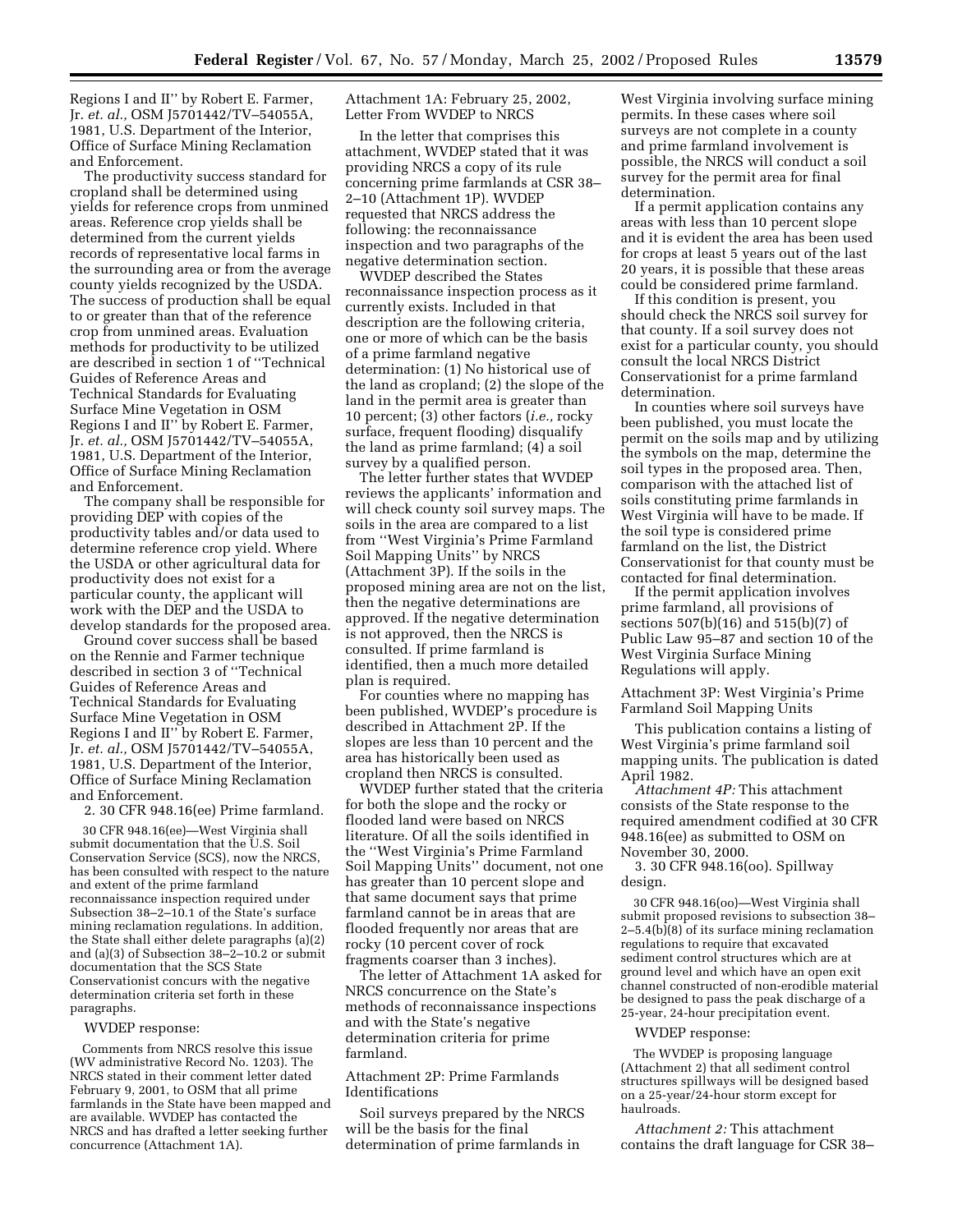2–5.4.b.8. As amended, the proviso that excluded excavated sediment control structures is deleted. In its place is language that provides as follows: ''provided, however that this subsection does not apply to haulroads.'' As amended, CSR 38–2–5.4.b.8. provides as follows.

5.4.b.8. Be designed to safely pass a twenty-five (25) year, twenty-four (24) hour precipitation event. The combination of both principal and/or emergency spillway of the structures shall be designed to safely pass the peak discharge of a twenty-five (25) year, twenty-four (24) hour precipitation event, provided, that a single open channel spillway may be used only if it is of non-erodable construction and designed to carry sustained flows; or earth or grass-lined and designed to carry short term, infrequent flows at nonerosive velocities where sustained flows are not expected; provided, however, that this subsection does not apply to haulroads.

## 4. 20 CFR 948.16(nnn) Unjust hardship.

30 CFR 948.16(nnn)—West Virginia must submit either a proposed amendment or a description of an amendment to be proposed, together with a timetable for adoption, to revise Section 22B–1–7(d) to remove unjust hardship as a criterion to support the granting of temporary relief from an order or other decision issued under Chapter 22, Article 3 of the West Virginia Code.

#### WVDEP response:

The WVDEP is proposing language (Attachment 3) to exclude unjust hardship as criteria to support the granting of temporary relief under WV Code 22–3.

## Attachment 3: W. Va. Code 22B–1–7 Appeals to Boards

This attachment consists of the language at 22B–1–7(d) and (h) and identifies how these provisions are proposed to be amended.

Paragraph (d) is amended by adding a proviso that provides as follows: ''Provided; however, the criterion of unjust hardship cannot be used to support the granting of temporary relief for an order or other decision issued under article three chapter twenty-two of this code.''

5. 30 CFR 948.16(ooo) Temporary relief.

30 CFR 948.16(ooo)—West Virginia must submit either a proposed amendment or a description of an amendment to be proposed, together with a timetable for adoption, to revise Section 22B–1–7(h) by removing reference to Article 3, Chapter 22.

#### WVDEP response:

This provision only applies to the Environmental Quality Board (EQB), which adjudicates Clean Water Act appeals. The WVDEP is proposing language (Attachment 3) to delete the reference to Article 3 Chapter 22.

Attachment 3: W. Va. Code 22B–1–7(h) Appeals to Boards

This attachment consists of the language at section 22B–1–7(d) and (h) and identifies how these provisions are proposed to be amended. Paragraph (h) is amended in the first sentence by deleting reference to article ''three'' chapter 22 of the W. Va. Code.

6. 30 CFR 948.16(sss) Water replacement waiver.

30 CFR 948.16(sss)—West Virginia must submit either a proposed amendment or a description of an amendment to be proposed, together with a timetable for adoption, to revise CSR 38–2–14.5(h) and 22–3–24(b) to clarify that the replacement of water supply can only be waived under the conditions set forth in the definition of ''Replacement of water supply,'' paragraph (b), at 30 CFR 701.5.

#### WVDEP response:

The WVDEP has reevaluated its water replacement and waiver requirements at W.Va. Code § 22–3–24 and the rules. As stated in 38–2–14.5.h, the waiver of water supply provided in § 22–3–24(b) only applies to underground operations and the agency plans to propose changes for the 2003 regular legislative session that would clarify that replacement of an affected water supply that is needed for the existing land use or for the post-mining land use cannot be waived. Historically, under the state program, replacement waivers are not sought nor granted for such water supplies. However, in the interim, it is the position of the WVDEP that replacement of water supply can only be waived when consistent with the conditions described in the definition of ''Replacement of water supply,'' paragraph (b), at 30 CFR 701.5.

7. 30 CFR 948.16(vvv)(2) Certification of haul roads.

30 CFR 948.16(vvv)(2)—West Virginia must submit either a proposed amendment or a description of an amendment to be proposed, together with a timetable for adoption, to amend CSR 38–2–4.12 to reinstate the following deleted language: ''and submitted for approval to the Director as a permit revision.''

#### WVDEP response:

The WVDEP has established guidelines (Series 20 Effective 1–97, page 22 of the I&E Handbook, Attachment 4) for approval of minor revisions to the original design. Minor deviations from the approved plan for haulroads (width, grade, etc.) are permissible as long they are within the construction tolerance specified in 38–3.35. [Note: typo, should be 38–2–3.35]

## Attachment 4: Minor Revisions Approvable by Field Level Personnel

*Policy/Procedures:* Minor revisions to original designs must be within the construction tolerances specified in 38– 2–3.35. If not, a permit revision is required. The following are examples of minor revisions that are approvable at the field inspector level.

1. Minor drainage structure configuration changes (*i.e.,* round vs. square, spillway on one side instead of the other, *etc.*) as long as the required sediment storage capacity is maintained. (Approved by virtue of the inspector signing off on the as-built certification)

2. Minor road width/slope configuration (as long as the width/ slope do not compromise safety considerations). (Approved as an asbuilt certification)

3. Additional sediment control capacity ( *i.e.,* additional sumps on roads, pre sumps in front of sediment ponds). (Approved as an as-built certification)

4. Species substitution on planting plans (*i.e.,* substituting legume for legume, hardwoods for hardwoods, *etc.*). Approved by letter submittal and inspector signs off on it.

5. Minor bench size changes on fills (*i.e.,* wider than twenty (20) feet. (Approved on the final certification)

6. Outlets/spillways constructed of different material than originally proposed. (Approved on the as-built certification)

7. Additional rock flumes on backfill areas (letter approval when constructed).

8. Minor encroachment of the permit boundary (*i.e.,* slips, shootovers, *etc.*). These need to be covered with a notice of violation (NOV) then shown on a progress map or on the final map. The acreage involved has to be included in the disturbed acreage number on the Phase I release application, and the bond reduction calculated accordingly.

Keep in mind that some of these changes need to be delineated on the ''map of record.'' This can be done by requesting a progress map to accompany the certification or letter, or at a mid term review, or at the time of final map submittal (Phase I release).

8. 30 CFR 948.16(vvv)(3) Slurry impoundments.

30 CFR 948.16(vvv)(3)—West Virginia must submit either a proposed amendment or a description of an amendment to be proposed, together with a timetable for adoption, to amend the West Virginia program by clarifying that the requirements at CSR 38–2–5.4(c) also apply to slurry impoundments.

#### WVDEP response:

The WVDEP is proposing a change to 5.4.d.4 (Attachment 5) which clarifies that non-MSHA sized coal processing waste dams and embankments will be certified by a registered professional engineer as indicated in 30 CFR 780.25.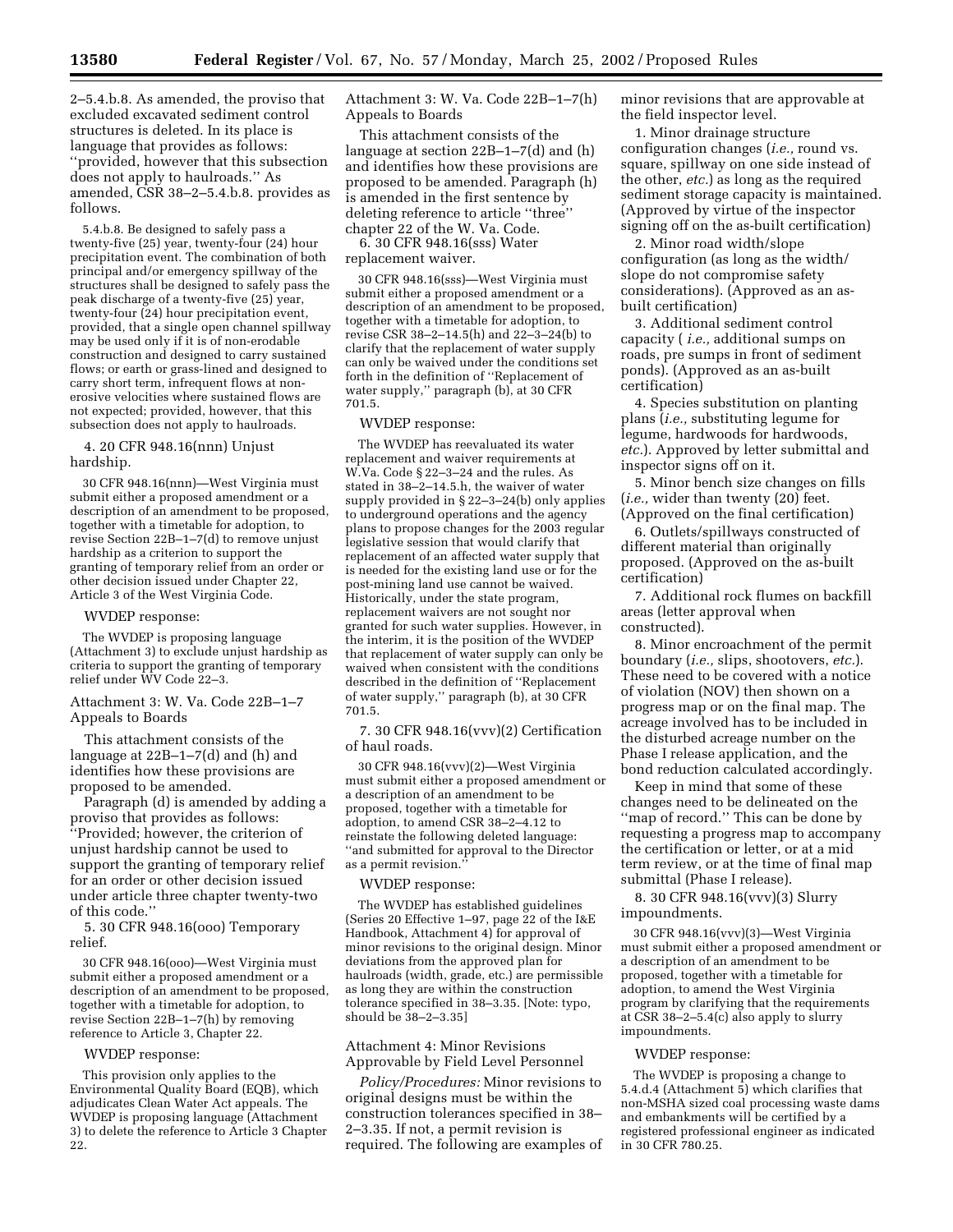Attachment 5: CSR 38–2–5.4.d. Certification

This provision would be amended at subdivision 38–2–5.4.d.3. by adding the words ''except all coal processing waste dams and embankments covered by subsection 22.4.c. shall be certified by a registered professional engineer.'' As amended, CSR 38–2–5.4.d.3. would read as follows: Design and construction certification of embankment type sediment control structures may be performed only by a registered professional engineer or licensed land surveyor experienced in construction of embankments ''except all coal processing waste dams and embankments covered by subsection 22.4.c. shall be certified by a registered professional engineer.''

9. 30 CFR 948.16(vvv)(4) Coal refuse disposal.

30 CFR 948.16(vvv)(4)—West Virginia must submit either a proposed amendment or a description of an amendment to be proposed, together with a timetable for adoption, to amend CSR 38–2–14.15(m), or otherwise amend the West Virginia program to require compliance with 30 CFR 816/ 817.81(b), (d), and (e) regarding coal refuse disposal, foundation investigations, and emergency procedures and to clarify that where the coal processing waste proposed to be placed in the backfill contains acid- or toxic-producing materials, such material must not be buried or stored in proximity to any drainage course such as springs and seeps, must be protected from goundwater by the appropriate use of rock drains under the backfill and along the highwall, and be protected from water infiltration into the backfill by the use of appropriate methods such as diversion drains for surface runoff or encapsulation with clay or other material of low permeability.

## WVDEP response:

Clarify that where the coal processing waste proposed to be placed in the backfill contains acid- or toxic-producing materials, such materials must not be buried or stored in proximity to any drainage course such as springs and seeps.

This part of the required program amendment is satisfied by the state rule (14.15.m.2) which requires that coal processing waste will not be placed in the backfill unless it is non-acid and/or non-toxic material or rendered non-acid and/or nontoxic material and by the state rule (14.6.b) which prohibits acid-forming or toxic forming material being buried or stored in proximity to a drainage course or groundwater system.

*Emergency Procedures:* OSM believes that the State's emergency procedures at subsection 14.15.m.2 may be no less effective than those at 30 CFR 816.81(e).

*Material from Outside the Permit Area:* The state rules are clear that prior approval of the Secretary is necessary before placing coal refuse material in

the backfill regardless of where the material originates. 14.15.m.2. states the following:

The coal processing waste will not be placed in the backfill unless it has been demonstrated to the satisfaction of the Secretary that: 14.15.m.2.A. the coal processing waste to be placed based upon laboratory testing to be non-toxic and/or non-acid producing; or 14.15.m.2.B. an adequate handling plan including alkaline additives has been developed and the material after alkaline addition is non-toxic and/or non-acid producing.

The WVDEP requires the permittee to identify the source of the refuse in addition to the laboratory testing. Any changes in the source of the refuse require approval of the Secretary.

*Foundation:* This part of the required program amendment is satisfied due to the requirement that backfill be designed and certified by a registered professional engineer so that a minimum long-term static safety factor of 1.3 is achieved for the final graded slope. All stability analyses include properties of the material to be placed, properties of the foundation (whether on solid bench or backfill) and include site conditions that will affect stability.

*Acid Material Handling Plan:* OSM stated that this required program amendment is based on a comment by EPA on the original submittal of the rule and that EPA did not comment on WVDEP's explanation. In WVDEP's explanation, it stated that the state rule is clear that the material must be nonacid producing or rendered non-acid producing prior to placement before the Secretary can allow placement of the material in the backfill. In addition, WVDEP stated that the rules at 14.6 apply to the handling of all acid producing material.

10. 30 CFR 948.16(zzz) Presubsidence surveys.

30 CFR 948.16(zzz)—West Virginia must submit either a proposed amendment or a description of an amendment to be proposed, together with a timetable for adoption to revise 38–2–3.12.a.1., or otherwise amend the West Virginia program to require that the map of all lands, structures, and drinking, domestic, and residential water supplies which may be materially damaged by subsidence show the type and location of all such lands, structures, and drinking, domestic, and residential water supplies within the permit and adjacent areas, and to require that the permit application include a narrative indicating whether subsidence, if it occurred, could cause material damage to or diminish the value or reasonably foreseeable use of such structures or renewable resource lands or could contaminate, diminsh, or interrupt drinking, or residential water supplies.

#### WVDEP response:

The WVDEP stated the identification of structures on a map as required by 3.12.a includes showing the location and type. However, for clarification, on February 4, 2002, WVDEP modified the permit application to state ''Identify Structure (location and type)'' (Attachment 6). This program amendment is currently being reviewed by OSM.

Attachment 6: Section S: Underground/ Subsidence Information

Section S–2 of the permit application provides as follows: Does the subsidence survey identify any of the following within 30 degree angle of draw above the proposed underground workings? (Minimum 30 decgree angle of draw unless otherwise specified)

A. Perennial and/or intermit-

|                                              | Yes No |      |
|----------------------------------------------|--------|------|
| B. Structures?                               | Yes    | - No |
| C. Renewal Resource Lands?      Yes       No |        |      |
| D. PSD or Municipal Water                    |        |      |
|                                              | Yes No |      |

If Yes to A., B., C., and/or D. above, identify (location and type) on the topographic map.

11. 30 CFR 948.16(aaaa) Water supply survey.

30 CFR 948.16(aaaa)—West Virginia must submit either a proposed amendment or a description of an amendment to be proposed, together with a timetable for adoption to revise CSR 38–2–3.12.a.2., or otherwise amend the West Virginia program to require that the water supply survey required by CSR 38–2–3.12.a.2. include all drinking, domestic, and residential water supplies within the permit area and adjacent area, without limitation by an angle of draw, that could be contaminated, diminished, or interrupted by subsidence.

#### WVDEP response:

The 30-degree angle of draw as set forth in state rule is a minimum criteria and the state reserves the right to request surveys within a larger area based on evaluation of the application. However, for clarification, the WVDEP has proposed a change to 3.12.a (Attachment 7).

#### Attachment 7: CSR 38–2–3.12. Subsidence Control Plan

Subsection 3.12.a.1. is proposed to be amended by adding the words ''unless a greater area is specified by the Secretary.'' In addition, a new sentence is added at the end of this paragraph which is as follows. ''A survey that identifies, on a topographic map of a scale of 1 inch = 1,000 feet or less, location and type of water supplies and a narrative indicating whether or not subsidence could contaminate, diminish or interrupt water supplies both on the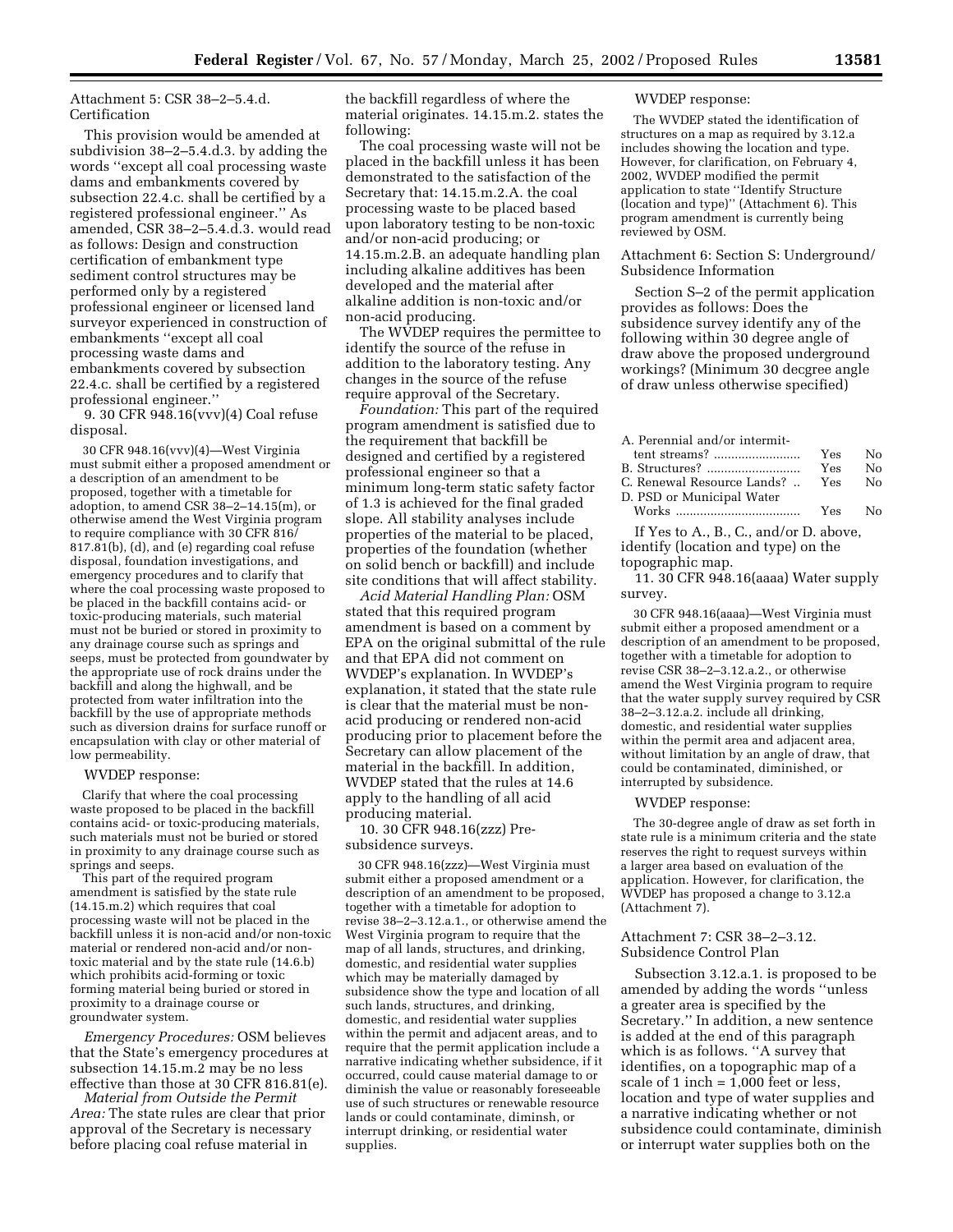permit area and adjacent areas.'' Other changes are also made. As amended, CSR 38–2–3.12.a.1. would read as follows:

3.12.a.1. A survey that identifies, on a topographic map of a scale of  $1$  inch =  $1,000$ feet or less, structures, perennial and intermittent streams or renewable resource lands and a narrative indicating whether or not subsidence would cause material damage or diminution of value or use of such structures or renewable resource lands both on the permit area and adjacent areas within an angle of draw of at least 30 degrees unless a greater area is specified by the Secretary. Provided; however, an angle of draw less than 30 degrees can be requested by the applicant based upon results of site specific analyses and demonstration that a different angle of draw is justified. Computer program packages predicting surface movement and deformation caused by underground coal extraction can be utilized. A survey that identifies, on a topographic map of a scale of 1 inch = 1,000 feet or less, location and type of water supplies and a narrative indicating whether or not subsidence could contaminate, diminish or interrupt water supplies both on the permit area and adjacent areas.

CSR 38–2–3.12.a.2. is proposed to be amended by deleting the phrase ''the area encompassed by the applicable angle of draw'' and by replacing those words with the phrase ''the permit area and adjacent areas.'' Other minor changes are also proposed. As amended, paragraph 3.12.a.2. would provide as follows. ''A survey of the quality and quantity of water supplies that could be contaminated, diminished or interrupted by subsidence within the permit area and adjacent areas.''

12. 30 CFR 948.16(bbbb) Presubsidence survey report and cost.

30 CFR 948.16(bbbb)—West Virginia must submit either a proposed amendment or a description of an amendment to be proposed, together with a timetable for adoption to revise 38–2–3.12.a.2., or otherwise amend the West Virginia program to require that the permit applicant pay for any technical assessment or engineering evaluation used to determine the premining quality and quantity of drinking, domestic, or residential water supplies, and to require that the applicant provide copies of any technical assessment or engineering evaluation to the property owner and to the regulatory authority.

#### WVDEP response:

Historically, the presubsidence survey includes any assessments and engineering evaluation used and copies of the survey are to be provided to the property owner and to the WVDEP at the cost of the applicant. However, for clarification, the WVDEP has proposed a change to 3.12.a.2.B. (Attachment 7) to reflect that position.

## Attachment 7: Subsidence Control Plan

Subsection CSR 38–2–3.12.a.2.B. is proposed to be amended in the fourth paragraph, by adding the words ''at the cost of the applicant'' at the beginning of the sentence. In addition, the words ''containing any technical assessments and engineering evaluation used in the survey'' are added. As amended, the fourth paragraph at CSR 38–2– 3.12.a.2.B. provides as follows.

At the cost of the applicant, a written report of the survey containing any technical assessments and engineering evaluation used in the survey shall be prepared and signed by the person or persons who conducted the survey. Copies of the report shall be provided to the property owner and to the Secretary.

13. 30 CFR 948.16(iiii) Recreational facility use.

30 CFR 948.16(iiii)—West Virginia must submit either a proposed amendment or a description of an amendment to be proposed, together with a timetable for adoption, to amend the term of ''recreational uses'' at W.Va. Code 22–3–13(c)(3) to mean ''recreational facilities use'' at SMCRA section 515(c)(3).

## WVDEP response:

Neither state code nor state rules define the term ''public facility including recreational land use.'' It is the state position that the term ''public facility including recreational land use,'' implies structures or other significant developments that the public is able to use, or that confer some type of public benefit. Depending upon individual circumstances, this term may include schools, hospitals, airports, reservoirs, museums, and developed recreational sites such as picnic areas, campgrounds, ballfields, tennis courts, fishing ponds, equestrian and off-road vehicle trails, and amusement areas, together with necessary supporting infrastructure such as parking lots and rest facilities. In general, those sites with a public or public facility postmining land use will provide the public with access as a matter of right on a non-profit basis. Facilities that meet a public need, like water supply reservoirs and publicly owned prisons, and facilities that provide a benefit, like flood control structures and institutions of higher education, also qualify, even if they are not readily accessible to all members of the public or completely non-profit.

14. 30 CFR 948.16(nnnn) Abandoned coal refuse removal.

30 CFR 948.16(nnnn)—West Virginia must submit either a proposed amendment or a description of an amendment to be proposed, together with a timetable for adoption to either delete CSR 38–2–3.14 or revise CSR 38–2–3.14 to clearly specify that its provisions apply only to operations that do not qualify as surface mining operations as defined in 30 CFR 700.5. If the State chooses the second option it must submit a sampling protocol that will be used to determine whether the refuse piles meet the definition of coal. The protocol must be designed to

ensure that no activities meeting the definition of surface coal mining operations escape regulation under WVSCMRA.

## WVDEP response:

WVDEP included the words ''and if not AML eligible'' to allow for the removal of abandoned coal refuse piles under AML enhancement requirements. The State has developed a sampling protocol and set the BTU value for coal (Attachment 8).

## Attachment 8: Removal of Abandoned Coal Refuse Piles

The Secretary may issue a reclamation contract, in accordance with 38–2–3.14, solely for the removal of existing abandoned coal processing waste piles; only if the average quality of the refuse material *does not* meet the minimum BTU value standards to be classified as coal and/or has a percent ash value of greater than 50, as set forth in ASTM standard D 388–99.

Refuse material that *does not* meet minimum BTU value standards to be classified as coal means; a pile of waste products of coal mining, physical coal cleaning, and coal preparation operations (e.g. culm, gob, etc.) containing coal, matrix material, clay, and other organic and inorganic material in which the material in the pile has a calculated average BTU value less than 10,500.

Calculation of the average BTU value of the pile will be based on samples taken in a minimum of five different, uniformly distributed locations. The number and spacing of sampling locations should take into account variability of the material in short distances.

## *Required Amendments Addressed in the May 2, 2001, Submittal*

15. 30 CFR 948.16(xx) Constructed outcrop barriers.

30 CFR 948.16(xx)—West Virginia shall submit either a proposed amendment or a description of an amendment to be proposed, together with a timetable for adoption, to revise subsection CSR  $38-2-14.8$ (a) to specify design requirements for constructed outcrop barriers that will be the equivalent of natural barriers and will assure the protection of water quality and ensure the long-term stability of the backfill.

#### WVDEP response:

Responding to OSM's concern that the word ''inhibit'' as in ''to inhibit slides and erosion'' is less effective than the Federal standard of ''prevent'' at 30 CFR 816.99(a), WVDEP provided the following.

The state statutory language for outcrop barriers at W.Va. Code 22–3–13(b)(25) requires the retention of the natural barrier to ''inhibit'' slides and erosion. As set forth in the **Federal Register** dated January 21, 1981,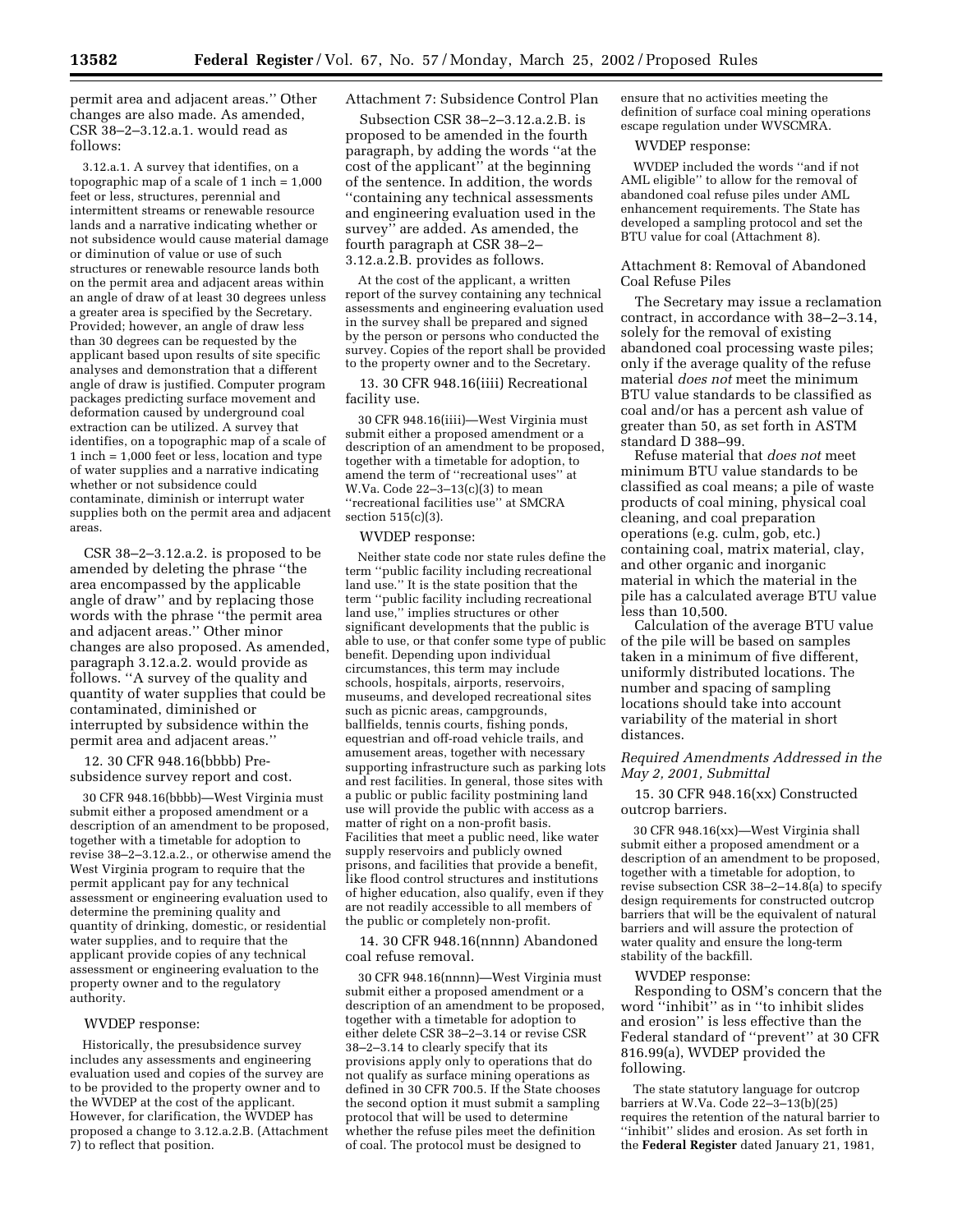OSM agrees that provisions regarding natural barriers at W.Va. Code 22–3–13(b)(25) and (c)(4) were found to be consistent with section 515(b)(25) of SMCRA.

Standard Engineering Practices.—The constructed outcrop barriers are designed structures that have a required minimum long-term static safety factor while the natural outcrop barriers are not designed structures and are not required to have a minimum factor of safety. Furthermore, the analysis of stability includes consideration of the material to be placed, the foundation and site conditions. The WVDEP is in the process of developing guidelines for constructed outcrop barriers that will include: requirements for the outslope; sequencing of construction of the outcrop barrier; and minimum factor of safety when barrier is part of the sediment control system (Attachment 9).

[**Note:** Attachment 9 completes WVDEP's process of developing guidelines for constructed outcrop barriers.]

## Attachment 9: Constructed Outcrop Barriers

Standard engineering practices for constructed outcrop barriers shall include the following:

1. The design of the constructed barrier shall take into consideration site conditions.

2. The construction of the outcrop barrier shall occur simultaneously with the removal of the natural barrier and be located at or near the edge of the lowest coal seam being mined. Temporary measures must be in place until the barrier is constructed.

3. The recommended outslope of the constructed barrier is 2v:1v

[**Note:** This is a typo, and should be 2v:1h.]

with a static safety factor of 1.3.

4. If the proposed outslope is steeper than 2v:1v

[**Note:** This is a typo, and should be 2v:1h.],

the constructed barrier shall be designed to have a static safety factor of 1.5.

5. If constructed barrier is part of the sediment control system (sediment ditch), the constructed barrier shall be designed to have a static safety factor of 1.5.

16. 30 CFR 948.16(gggg) Bonding for water replacement.

30 CFR 948.16(gggg)—West Virginia must submit either a proposed amendment or a description of an amendment to be proposed, together with a timetable for adoption to amend 38–2–16.2.c.4., or to otherwise amend the West Virginia program, to be no less effective than the Federal regulations at 30 CFR 817.121(c)(5) by requiring additional bond whenever protected water supplies are contaminated, diminished, or interrupted by underground mining operations conducted after October 24, 1992. The amount of the additional bond must be adequate to cover

the estimated cost of replacing the affected water supply.

In the program amendment submitted by the WVDEP on May 2, 2001, WVDEP proposed to amend CSR 38–2–16.2.c.4. by deleting the existing first two sentences. In their place, the following sentences are added.

The director shall issue a notice to the permittee that subsidence related material damage has occurred to lands, structures, or water supply, and that the permittee has ninety (90) days from the date of notice to complete repairs or replacement. The director may extend the ninety (90) day abatement period but such extension shall not exceed one (1) year from the date of the notice. Provided, however, the permittee demonstrates in writing, and the director concurs that subsidence is not complete, that not all probable subsidence related material [damage] has occurred to lands or structures; or that not all reasonably anticipated changes have occurred affecting the water supply, and that it would be unreasonable to complete repairs or replacement within the ninety (90) day abatement period.

In addition, the final existing sentence is being amended by adding the following words to the end of the sentence: ''to land or structures, or the estimated cost to replace water supply.''

This amendment is intended to address the required program amendment codified at 30 CFR 948.16(gggg). For more information, see Finding 26 in the February 9, 1999, **Federal Register** (64 FR 6201, 6212– 6213).

WVDEP response:

Under the state program additional bond is required whenever a protected water supply will be contaminated, diminished, or interrupted by underground mining and the amount of bond is based to be the estimated cost of replacing the water supply. However, for clarification, WVDEP has proposed a change to 16.2.c.4 (Attachment 10).

Attachment 10: CSR 38–2–16.2.c.4. Bonding for Subsidence Damage

CSR 38–2–16.2.c.4. is proposed to be amended by deleting the word ''that'' in the first sentence immediately after the word ''permittee.'' In its place, the word ''when'' is added. In addition, the first sentence is amended by adding the words ''when contamination, diminution or interruption occurs to a domestic or residential water supply'' are added immediately following the words ''structures, or.'' As amended, CSR 38–2–16.2.c.4. provides as follows.

16.2.c.4. Bonding for Subsidence Damage: The Secretary shall issue a notice to the permittee when subsidence related material damage has occurred to lands, structures, or when contamination, diminution or interruption occurs to a domestic or residential water supply, and that the

permittee has ninety (90) days from the date of notice to complete repairs or replacement. The Secretary may extend the ninety (90) day abatement period but such extension shall not exceed one (1) year from the date of the notice. Provided, however, the permittee demonstrates in writing, and the Secretary concurs that subsidence is not complete, that not all probable subsidence related material [damage] has occurred to lands or structures; or that not all reasonably anticipated changes have occurred affecting the water supply, and that it would be unreasonable to complete repairs or replacement within the ninety (90) day abatement period. If extended beyond ninety (90) days, as part of the remedial measures, the permittee shall post an escrow bond to cover the estimated costs of repairs to land or structures, or the estimated cost to replace water supply.

17. 30 CFR 948.16(hhhh) Time allowed for bonding for water replacement.

30 CFR 948.16(hhhh)—West Virginia must submit either a proposed amendment or a description of an amendment to be proposed, together with a timetable for adoption to amend CSR 38–2–16.2.c.4., or to otherwise amend the West Virginia program, to be no less effective than the Federal regulations at 30 CFR 817.121(c)(5), by requiring that the 90-day period before which additional bond must be posted begin to run from the date of occurrence of subsidence-related material damage.

In the program amendment submitted by the WVDEP on May 2, 2001, WVDEP proposed to amend CSR 38–2–16.2.c.4. by deleting the existing first two sentences. In their place, the following sentences are added.

The director shall issue a notice to the permittee that subsidence related material damage has occurred to lands, structures, or water supply, and that the permittee has ninety (90) days from the date of notice to complete repairs or replacement. The director may extend the ninety (90) day abatement period but such extension shall not exceed one (1) year from the date of the notice. Provided, however, the permittee demonstrates in writing, and the director concurs that subsidence is not complete, that not all probable subsidence related material [damage] has occurred to lands or structures; or that not all reasonably anticipated changes have occurred affecting the water supply, and that it would be unreasonable to complete repairs or replacement within the ninety (90) day abatement period.

In addition, the last existing sentence is being amended by adding the following words to the end of the sentence: ''to land or structures, or the estimated cost to replace water supply.''

This amendment is intended to address the required program amendment codified at 30 CFR 948.16(hhhh). For more information, see Finding 26 in the February 9, 1999, **Federal Register** (64 FR 6201, 6212– 6213).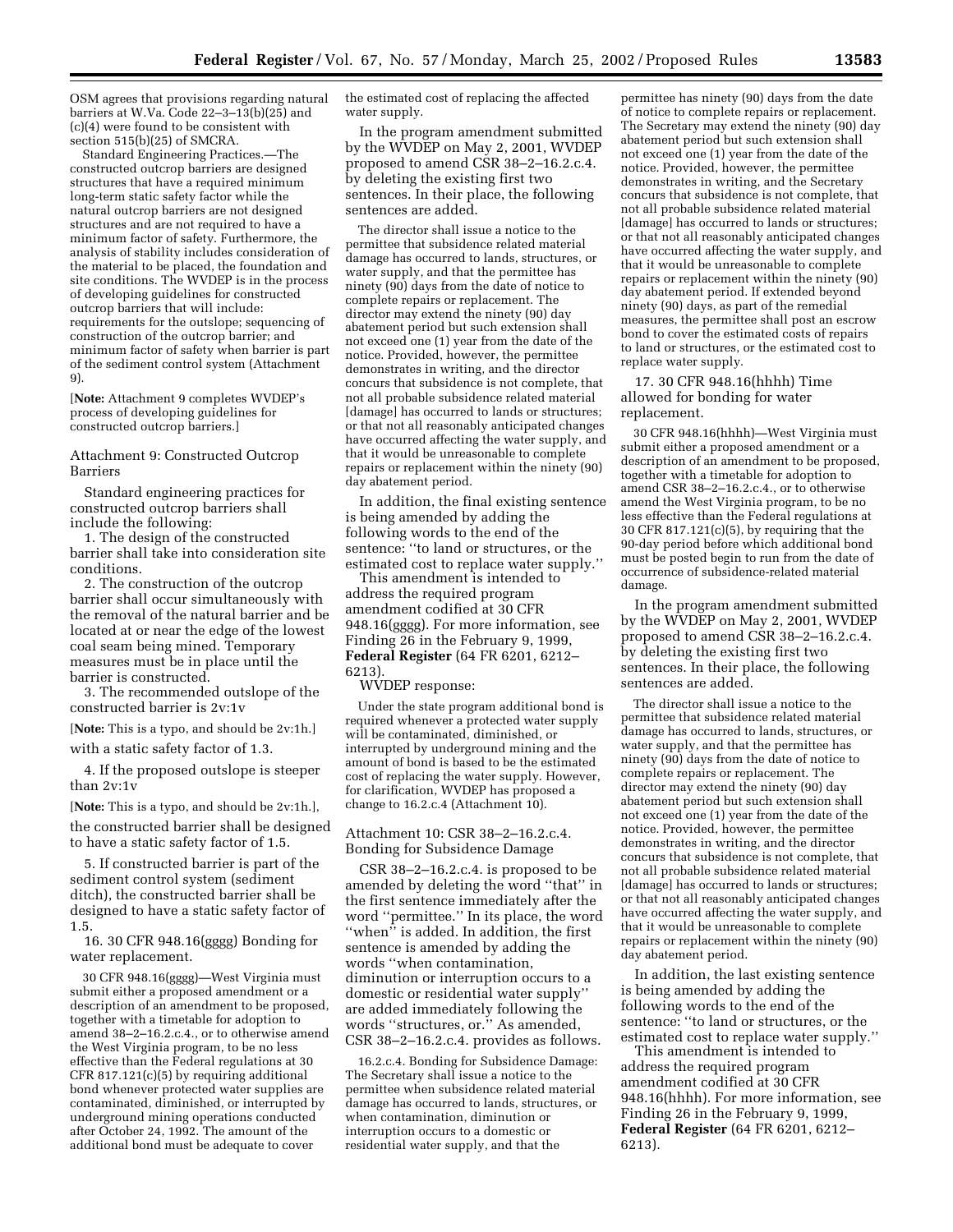#### WVDEP response:

OSM agreed to reevaluate its rules and other program approval decisions, especially Pennsylvania Act 54. OSM agrees that the State can provide notification to an operator of a water problem under 30 CFR  $817.121(c)\overline{6}$ . Once an operator is notified of the problem and if repair, replacement, or compensation cannot occur within 90 days, the operator is required to post the additional bond. In addition, an extension of time beyond 90 days is allowed for the reasons set forth under  $30$  CFR  $817.121(c)(5)$ . The parties agreed that counsel for OSM and counsel for WVDEP-would reevaluate this issue.

[**Note:** With respect to Act 54, OSM did not reconsider its decision on Act 54, we merely checked to see if it had any relevance to this issue.]

18. 30 CFR 948.16(pppp) Bond release and premining water quality.

30 CFR 948.16(pppp)—West Virginia must submit either a proposed amendment or a description of an amendment to be proposed, together with a timetable for adoption, to remove CSR 38–2–24.4.

#### WVDEP response:

OSM acknowledged that the offending language in 24.4 was deleted with the passage of H. B. 2663.

## *Required Amendments Not Addressed by WVDEP*

19. 30 CFR 948.16(oooo) Coal removal incidental to construction.

30 CFR 948.16(oooo)—West Virginia must submit either a proposed amendment or a description of an amendment to be proposed, together with a timetable for adoption to remove CSR 38–2–23.

#### WVDEP response:

WVDEP proposed to delete the incidental mining requirements at subsection 23, but its rule advisory council recommended that the proposed deletion be removed from the final rule change. WVDEP acknowledged that these provisions have been disapproved by OSM, and they are not implementing them, as recently evidenced by the West Virginia Supreme Court decision. However, WVDEP did acknowledge that they would continue to pursue with OSM and others the approval of incidental coal removal requirements to prevent the wasting of coal. OSM said that WVDEP must provide it a schedule showing that it is attempting to get these provisions out of its program.

## **III. Public Comment Procedures**

Under the provisions of 30 CFR 732.17(h), we are seeking your comments on whether the amendment satisfies the applicable program approval criteria of 30 CFR 732.15. If we approve the amendment, it will become part of the State program.

## *Written Comments*

Send your written or electronic comments to OSM at the address given

above. Your written comments should be specific, pertain only to the issues proposed in this rulemaking, and include explanations in support of your recommendation(s). We will not consider or respond to your comments when developing the final rule if they are received after the close of the comment period (*see* **DATES**). We will make every attempt to log all comments into the administrative record, but comments delivered to an address other than the Charleston Field Office may not be logged in.

## *Electronic Comments*

Please submit Internet comments as ASCII or Word file avoiding the use of special characters and any form of encryption. Please also include ''Attn: SPATS No. WV–088–FOR'' and your name and return address in your Internet message. If you do not receive a confirmation that we have received your Internet message, contact the Charleston Field Office at (304) 347– 7158.

#### *Availability of Comments*

We will make comments, including names and addresses of respondents, available for public review during our normal business hours. We will not consider anonymous comments. If individual respondents request confidentiality, we will honor their request to the extent allowable by law. Individual respondents who wish to withhold their names or address from public review, except for the city or town, must state this prominently at the beginning of their comments. We will make all submissions from organizations or businesses, and from individuals identifying themselves as representatives or officials of organizations or businesses, available for public inspection in their entirety.

#### **IV. Procedural Determinations**

*Executive Order 12630—Takings*

This rule does not have takings implications. This determination is based on the analysis performed for the counterpart Federal regulations.

## *Executive Order 12866—Regulatory Planning and Review*

This rule is exempt from review by the Office of Management and Budget (OMB) under Executive Order 12866.

## *Executive Order 12988—Civil Justice Reform*

The Department of the Interior has conducted the reviews required by section 3 of Executive Order 12988 and has determined that, to the extent allowable by law, this rule meets the

applicable standards of subsections (a) and (b) of that section. However, these standards are not applicable to the actual language of State regulatory programs and program amendments because each such program is drafted and promulgated by a specific State, not by OSM. Under sections 503 and 505 of SMCRA (30 U.S.C. 1253 and 1255) and the Federal regulations at 30 CFR 730.11, 732.15, and 732.17(h)(10), decisions on proposed State regulatory programs and program amendments submitted by the States must be based solely on a determination of whether the submittal is consistent with SMCRA and its implementing Federal regulations and whether the other requirements of 30 CFR parts 730, 731, and 732 have been met.

## *Executive Order 13132—Federalism*

This rule does not have Federalism implications. SMCRA delineates the roles of the Federal and State governments with regard to the regulation of surface coal mining and reclamation operations. One of the purposes of SMCRA is to ''establish a nationwide program to protect society and the environment from the adverse effects of surface coal mining operations.'' Section 503(a)(1) of SMCRA requires that State laws regulating surface coal mining and reclamation operations be ''in accordance with'' the requirements of SMCRA. Section 503(a)(7) requires that State programs contain rules and regulations ''consistent with'' regulations issued by the Secretary pursuant to SMCRA.

## *Executive Order 13211—Regulations That Significantly Affect the Supply, Distribution, or Use of Energy*

On May 18, 2001, the President issued Executive Order 13211 which requires agencies to prepare a Statement of Energy Effects for a rule that is (1) considered significant under Executive Order 12866, and (2) likely to have a significant adverse affect on the supply, distribution, or use of energy. Because this rule is exempt from review under Executive Order 12866 and is not expected to have a significant adverse effect on the supply, distribution, or use of energy, a Statement of Energy Effects is not required.

## *National Environmental Policy Act*

Section 702(d) of SMCRA (30 U.S.C. 1292(d)) provides that a decision on a proposed State regulatory program provision does not constitute a major Federal action within the meaning of section 102(2)(C) of the National Environmental Policy Act (NEPA) (42